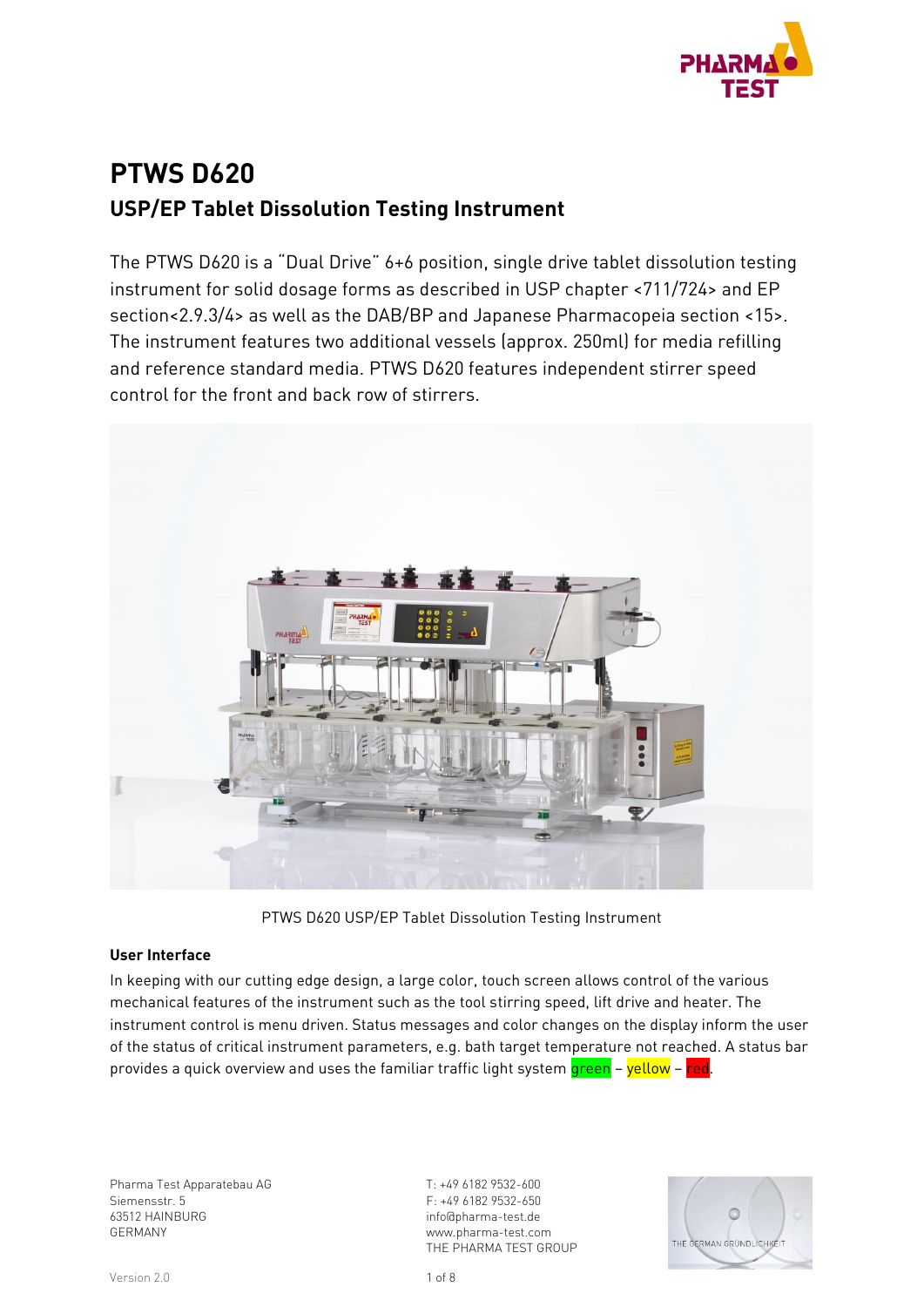

#### **Password Controlled**

Access to the instrument can be password controlled if required. If certain operational parameters form a regular feature of the daily routine, then these can be incorporated into a test method for faster set up. These parameters can be tool speed, target bath temperature, sampling time points and so on. The test method memory capacity is almost limitless. As soon as the test is started, a screen saver can be activated with the most important information displayed in large script so that this information remains visible even at time when the operator is not standing directly in front of the instrument.



#### **Stirring Tools**

The PTWS D620 uses the Pharma Test MonoShaft™ design. Tools consist of the main shaft plus interchangeable tool heads (adapters). The main shaft remains in place in the instrument regardless of the tool head being used. The clearance of each tool from the vessel base will always be correct once the main tool shaft has been installed and fixed in its position. A wide variety of different stirring tools is available while the standard configuration includes USP/EP App. 2 Paddle stirrers.

#### **Vessel Centering System**

The PTWS D620 features a three-point individual centering system for each dissolution vessel (picture shows view from below). The vessels are held in position by three adjustable noses and are inserted into the instrument support framework. Each vessel is correctly centered against the stirring tool, while this position is secured even when the vessels are removed for cleaning and placed back afterwards.

The access points for sampling as well as the openings for the tools are contained in an auxiliary, low evaporation, vessel cover.



#### **Lift Mechanism**

The upper drive is motorized and electronically controlled it offers eight programmable positions: an upper cleaning position and lower working positions are programmable depending on the type of stirring tool used. The upper position offers ideal access to the stirring tools and vessels for a change of tools and cleaning steps between the dissolution tests. The rigid design of the electronically driven lift mechanism ensures that the whole lift drive mechanism is positioned in a way so that the tool shafts are always kept parallel and at a 90° angle to the vessel walls when in the working position.

#### **Heating System**

The ultra-fast heating system is installed on an easy to remove platform within the stainless steel housing. The heat up time of the water bath has been reduced by approx. 40% compared to previous models. Access to pump, heater and all safety sensor system is possible without to move the bath from its qualified position. The connections between the heater and the bath are made by "quick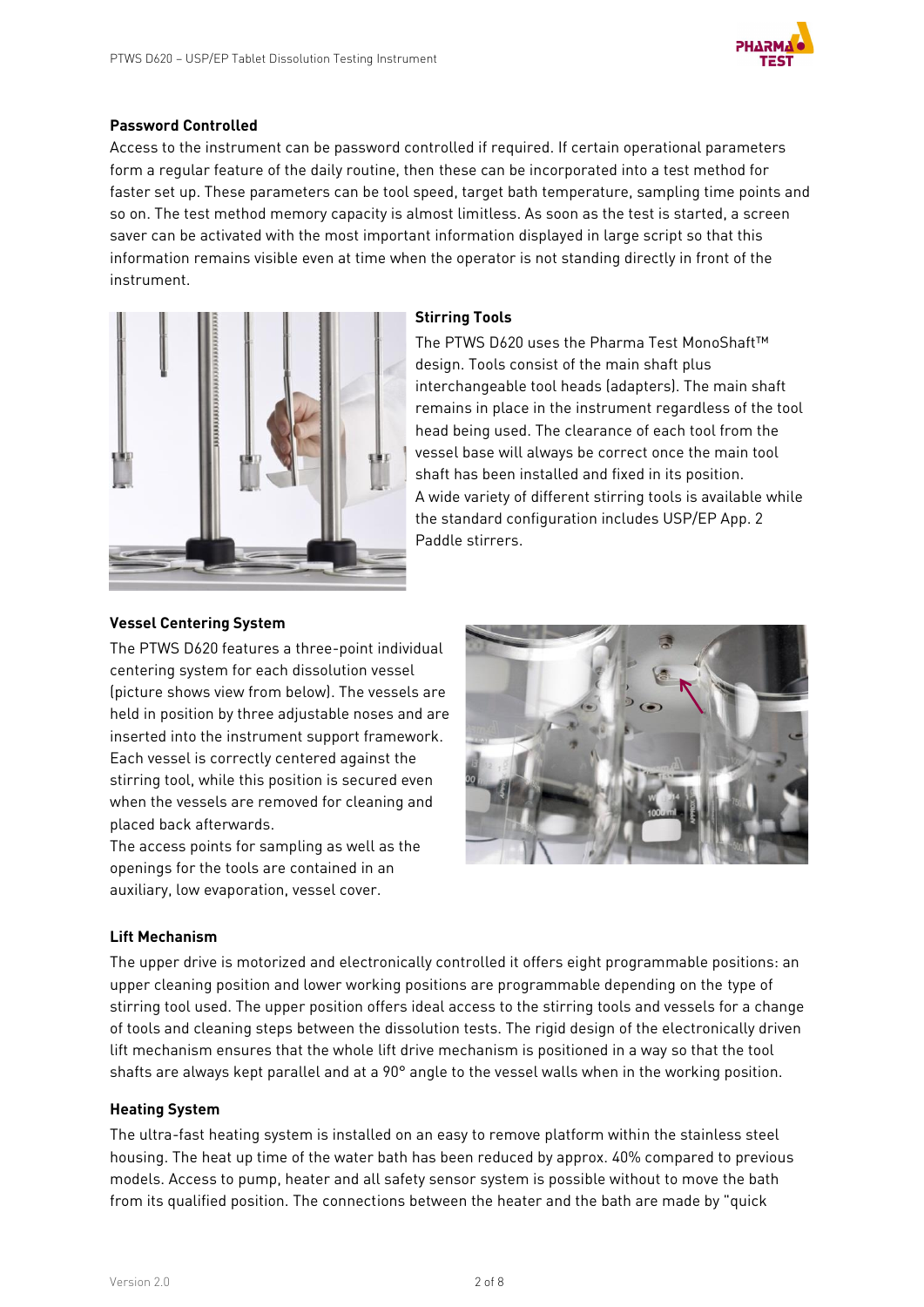

connect fittings" for easy connection and disconnection. Water is pumped through the system using a powerful, yet quiet, circulation pump. The pump itself is spring mounted (to limit vibration transmission) and the flow-through heater is protected from overloading (overheating in case of control electronics failure) via a thermal fuse as well as a thermo switch for added security. With service and maintenance in mind, access to the compact pump and heater section is easily achieved without having to move the main body of the instrument.

#### **Water Bath**

The U-shaped water bath rests on vibration absorbers to avoid any vibration transfer from either inside the instrument or even from external equipment placed on the same bench surface, to satisfy the requirements from USP <711>. The bath cover can also be easily unscrewed for cleaning. The water bath contains a water diffuser for faster heating and to ensure that heated water is evenly distributed throughout the whole bath. A tap allows emptying the bath if this is required. The value of the Vibration absorber





## **Offline Sampling and Sample Preparation**

#### **Automation Capabilities**

The motorized EPE- D620 sampling system lowers the sampling probes into the media and after sampling raises them back out again. 8 different sampling positions can be programmed. The ITM-D620 individual media temperature monitoring system is attached to the EPE- D620 and will read and report the vessel media temperatures while sampling. The manual TM-D620 or motorized TMA- D620 tablet dropping magazine completes the set of useful accessories for automation. It covers all vessels and ensures low evaporation rates during the dissolution test. The magazines include magnetic holders for the tube cleaning device.

For offline automation with fraction collection the PTFC-16 fraction collector as well as either PT-SP multiple syringe pumps, an IPC peristaltic pump, or a CAT piston pump can be added to the PTWS D620. Using the PTWS D620 within an automated system offers the operator full access to the vessels before and at the end of a run as the complete drive head is lifted electronically. Sampling sequence timing is programmed using the menu system of the PTWS D620 instrument, while sampling volume and the optional media refilling process is programmed at either the PTFC-16 or DSR-M. No external software is necessary in this system. The motorized sampling system **EPE-D620** is used to lower the sampling probes while sampling into the dissolution vessels. When sampling is finished the sampling probes are raised out of the media and the system waits for the next cycle. Each sampling probe holds a PP sinter filter (usually 5 or 10µ). When the tablets have been dropped into the dissolution vessels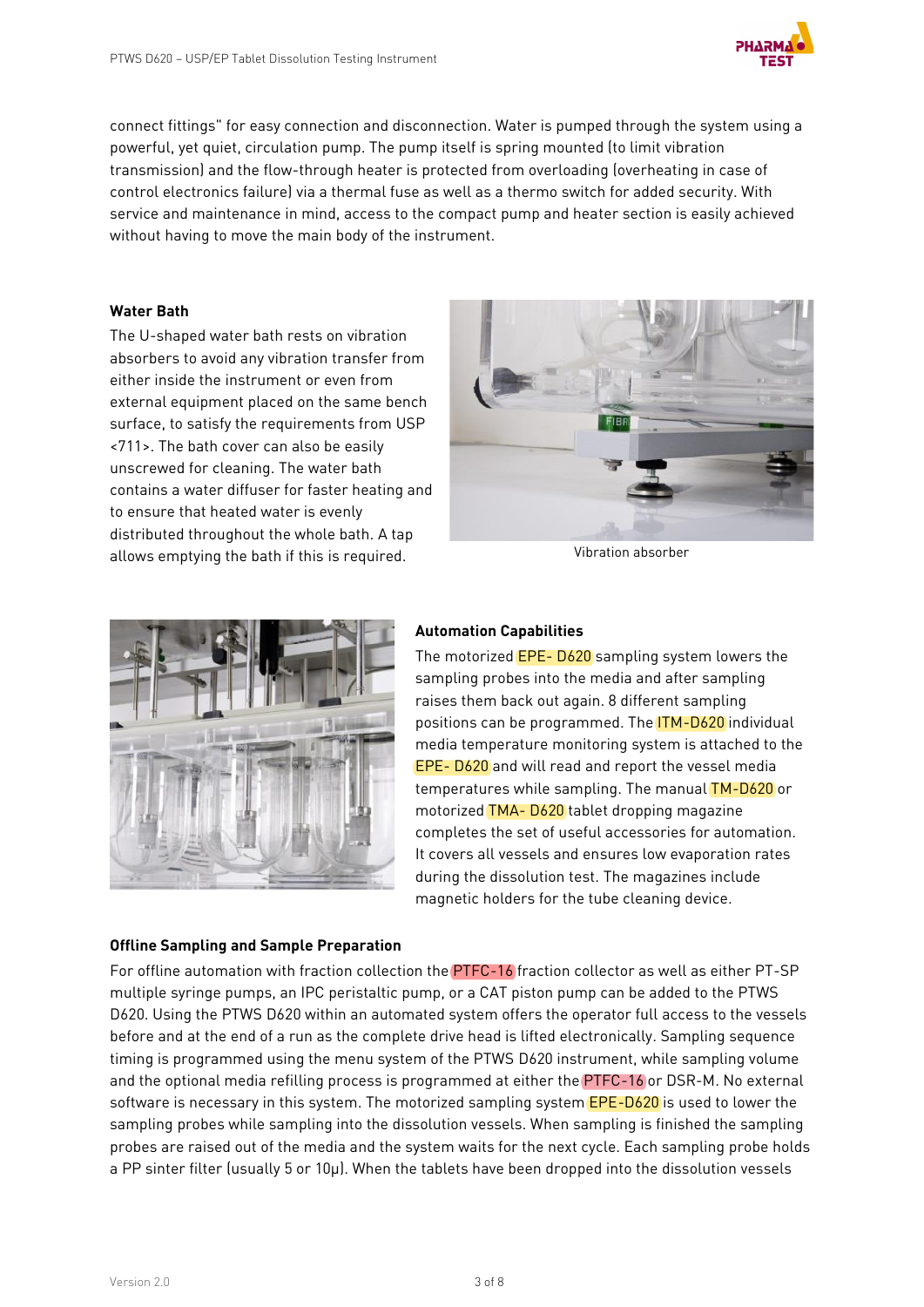

the automated sampling process starts. If the refilling option is used media refilling will start automatically after a sample has been withdrawn.

#### **Connection to Dissolution Sampling Robot**

It is also possible to use the DSR-M dissolution sampling robot which features the capability of sample dilution and media refilling. The DSR-M offers excellent sampling and refilling accuracy via the fully integrated valve-less piston pump module. Sampling time and interval control is programed the PTWS D620 while volume, dilution ratio and refilling option are set at the DSR-M instrument.



### **Closed Loop Online Systems**

For an online automated system it is possible to use a UV/VIS spectrophotometer with a multiple-cellchanger. The spectrophotometer and pump of such a system is controlled by the powerful WinDiss ARGUS dissolution software. WinDiss ARGUS features drivers for most commonly available UV/VIS spectrometer types, like Agilent 8453 Diode Array, or conventional UV/VIS monochromatic spectrophotometers (preferably double beam and scanning versions) such as the T70, Analytic Jena Specord SP 200, Cecil CE and Perkin Elmer Lambda series as well as drivers for many popular types of pumps.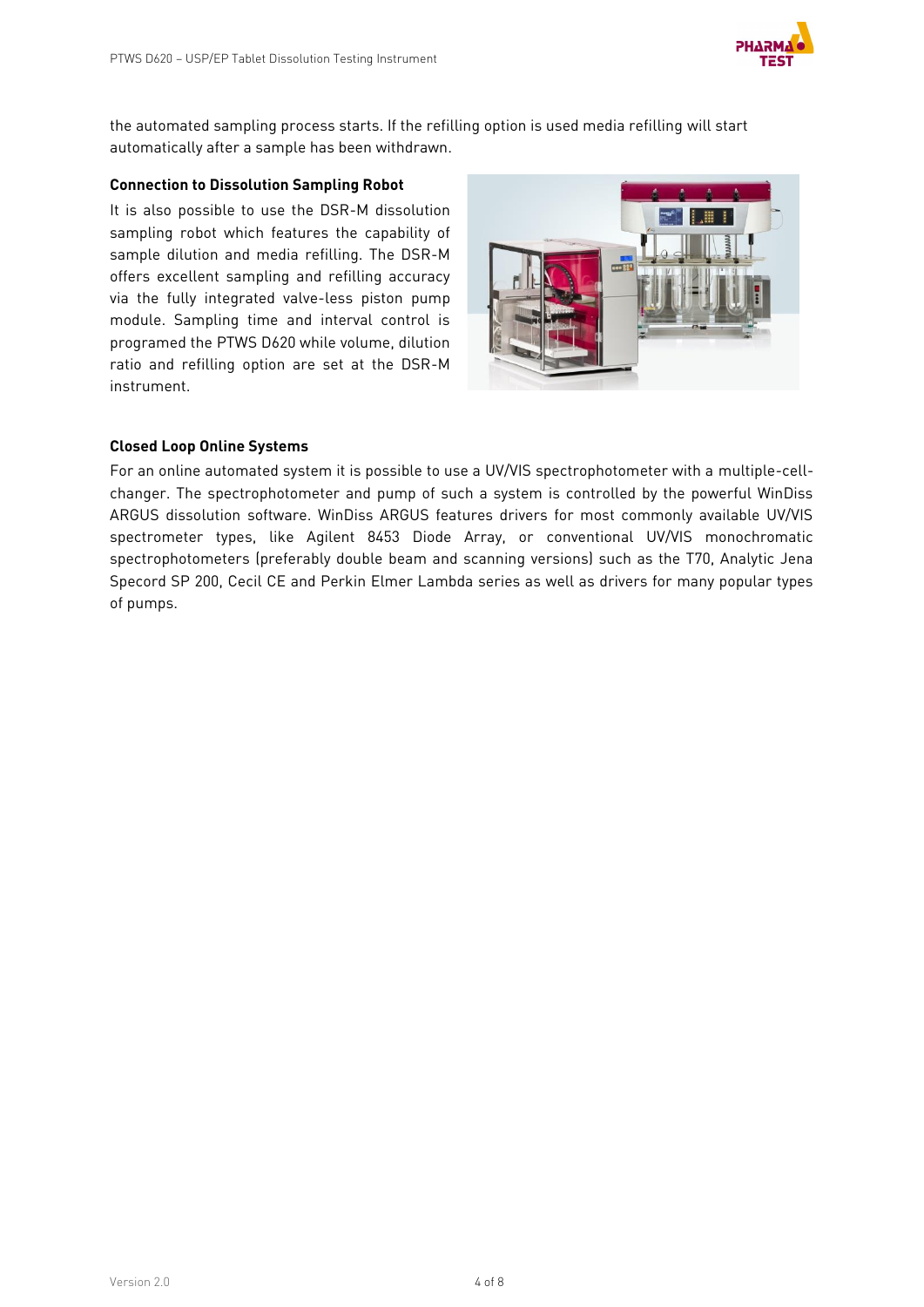

## **Advantages**

- » Individual speed control for front and back row of stirrers
- » 6 front line and 6 back line vessels for easy access in manual operation
- » Rigid aluminum water bath cover
- » Individual 3-point vessel centering
- » Excellent access to all vessels
- » Staggered start feature for convenient manual sampling
- » Screen saver functionality offers most important information at a glance (stirrer speed, bath temperature, time to next sampling interval, elapsed time, media temperature etc.)
- » Wake up functionality to start heating at a pre-programmed time
- » Programmable infinity test
- » MonoShaft™ system to avoid re-adjustment of immersion depth
- » Ultra-fast heating system with excellent temperature stability due to newly designed heat exchanger
- » Water diffuser for even temperature distribution
- » Vibration absorber to avoid vibration transfer into the USP/EP vessels
- » Spring loaded pump assembly to eliminate vibration transfer to the frame work
- » Extraordinary safety features for pump and heating system, flow control, digital temperature control, water level sensor, thermo switch, thermo fuse
- » DQ/QC, IQ and OQ documents included free of charge

## **Features**

- » Automated temperature check and log at all sampling times
- » Fully USP <711/724> and EP <2.9.3/4> compliant
- $\rightarrow$  12 stirred positions in a 6 + 6 arrangement, 2 extra vessels for refilling or standard media
- » Rigid motorized lift drive to raise and lower the head
- » Individually coded Borosilicate vessels
- » File up a nearly unlimited number of different test descriptions (methods)
- » Instrument suitability check prior to start of a test run
- » Staggered start capability
- » Automatic temperature check
- » Vessel low evaporation sealing covers
- » Drainage tap to empty the bath
- » CFR compliant method management and user administration with access control
- » Built-in thermo printer to print a test-log at the end of a run
- » Optical and acoustic signals to inform about sampling intervals, timer count down function
- » Status bar with traffic light information on display shows the instrument status by different colors  $(q$ reen = ready to use,  $yellow$  = preparing to use,  $red$  = error encountered)
- » OQ, PQ interval warning with programmable interval
- » Interfaces: USB port for remote control of the PTWS D620, RS-232 port to connect serial devices, I/O port for remote control of external instruments in automated applications, like DSR-M, pumps and PTFC-16
- » Calibration menu for stirrer speed, bath temperature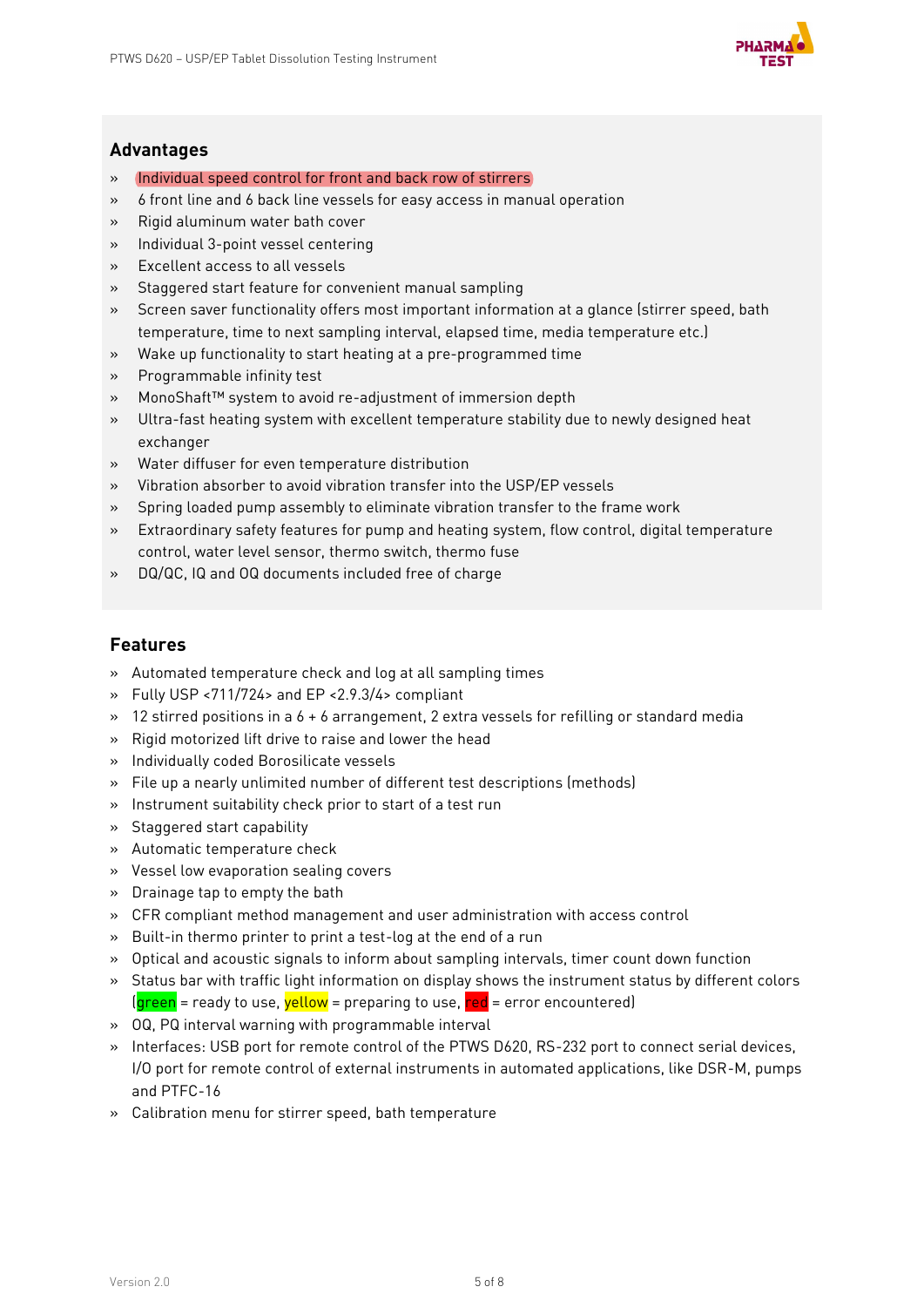

# **Standard Scope of Supply**

The PTWS D620 comes ready to use with the following standard scope of supply:

- » One set of stainless steel paddles
- » One set of 1000ml Borosilicate glass vessels
- » One set of depth adjustment balls
- » One bottle of ALGEX water preservative
- » Comprehensive documentation folder including:
	- › User manual
	- › DQ/QC instrument compliance test certificate
	- › IQ documentation
	- › OQ documentation
	- › Instrument logbook
	- › Compliance certificates for vessels and stirring tools

## **Options**

In addition to the standard scope of supply Pharma Test offers a broad range of accessories and options including:

- » Direct control of peripheral instruments via I/O port such as PTFC-16 fraction collector or DSR-M Sampling Robot
- » Amber colored vessels for UV sensitive test materials
- » Full range of MonoShaft™ stirring tools available
- » Full range of certified validation tools available
- » EPE- D620 motorized sampling system
- » ITM- D620 media temperature monitoring system
- » TM- D620 manual tablet drop magazine
- » TMA- D620 automated tablet drop magazine
- » Cleaning system for sampling probes and tubing featuring magnetic holders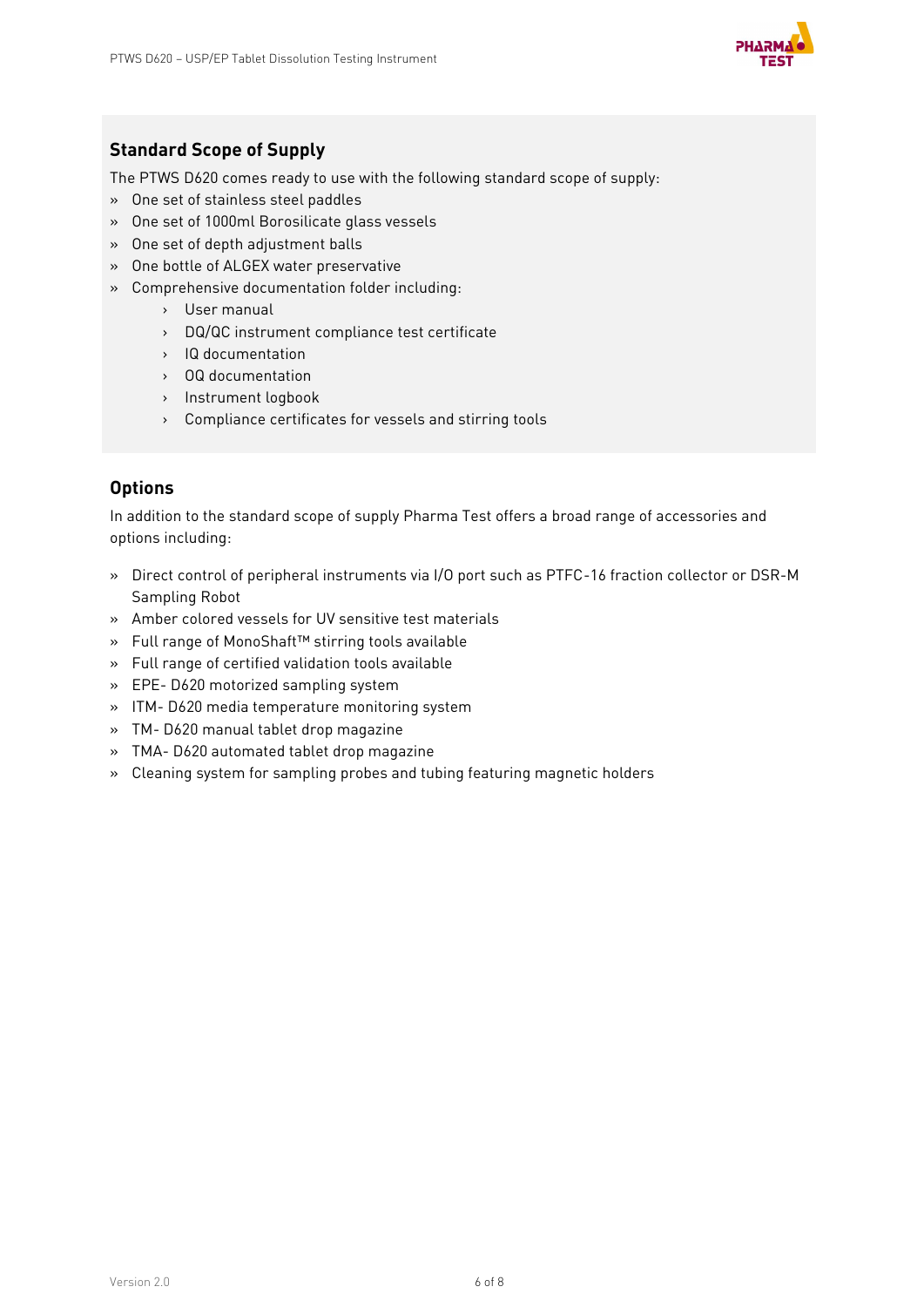

# **Example Runtime Report**

PTWS D620 features a built-in thermo printer for result reporting:

**RUN TIME REPORT PTWS D620 SN: 20680 V: 1.00 Print Date / Time 15/09/15 15:13:02 USER NAME: Pharma Test METHOD NAME: ptag BATCH: 1a BATH TEMP NOM.: 37.0 BATH TEMP ACT.: 36.9 LIFT POS: USP 1+2 DURATION: 0:10 SPEED NOM1: 50 SPEED 1: 50 SPEED NOM2: 100 SPEED 2: 100 I.-REPEAT1: 1 I.-DELAY1: 0:1 I.-REPEAT2: 1 I.-DELAY2: 0:2 TEST STATUS: NO ERRORS START: 15/09/15 15:05 END: 15/09/15 15:08:32 INT 1: 1/1 15/09/15 15:06:32 BATH TEMP ACT: 37.0 SPEED ACT1: 50 SPEED ACT2: 100 INT 2: 1/1 15/09/15 15:08:32 BATH TEMP ACT: 37.1 SPEED ACT1: 50 SPEED ACT1: 100 ............................... OPERATOR NAME ............................... SIGNATURE** Type of the instrument (PTWS D620) Serial number of the instrument Firmware version installed on the instrument Date and time of this print out Name of the user currently logged in Name of the product used for this test Name of the method used for this test Batch number entered at the start of this test Nominal bath temperature from the method for this test Actual bath temperature at time of the print out Name of the lift position from the method for this test Total duration time setting for the method for this test Nominal speed setting for each row from the method for this test First interval number of iterations First interval delay Second interval number of iterations Second interval delay Current status of the test, if test is still running it will be "IN PROGRESS" Start date and time of the test End date and time of the test (if already finished) Occurrence of first interval Date and time of first interval Actual bath temperature and stirring speeds when first interval occurred Occurrence of second interval Date and time of second interval Actual bath temperature and stirring speeds when second interval occurred If no intervals have yet occurred it will be "NO INT" Space to write down name of the operator Space for the operator's signature